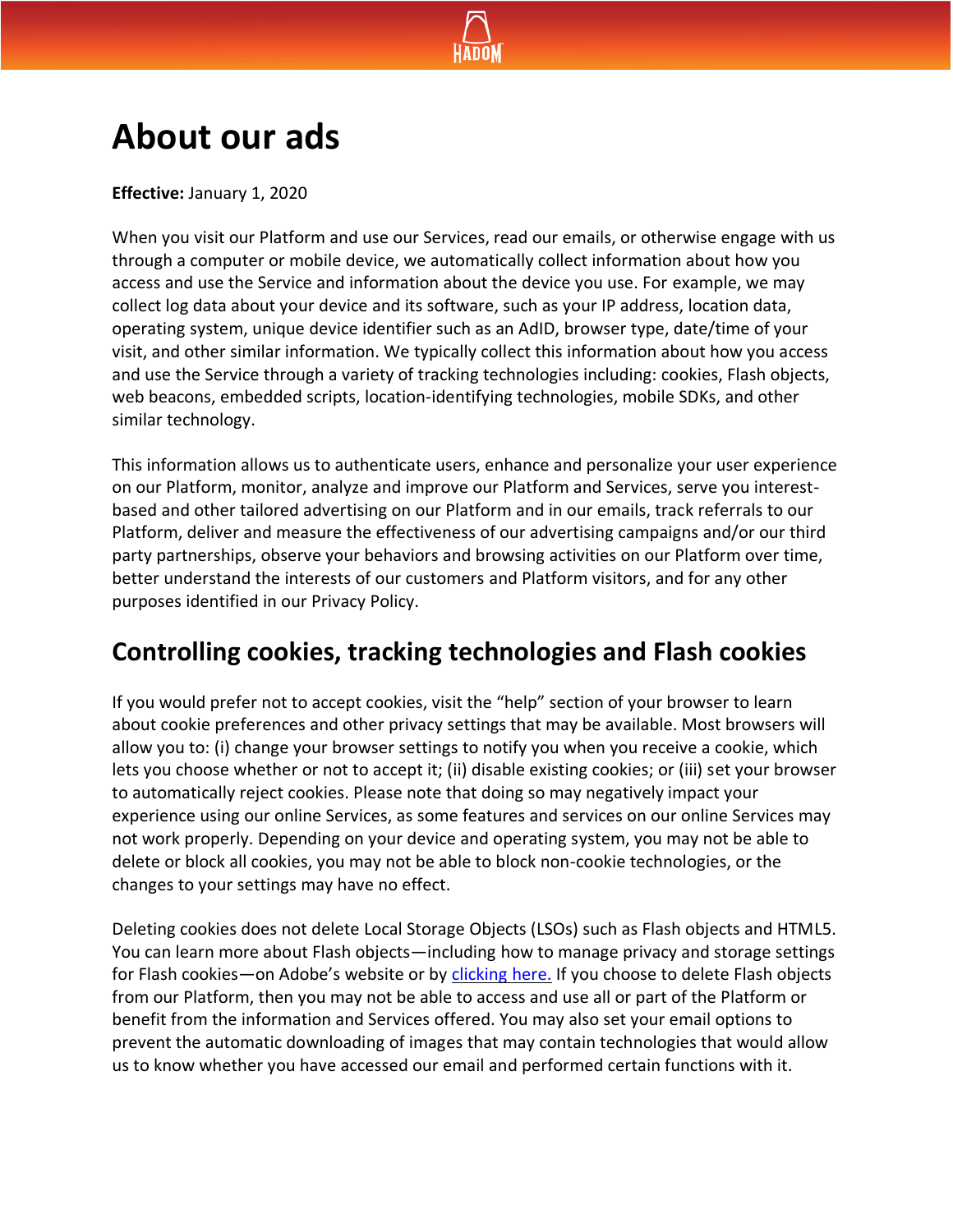

### **Third parties and interest-based advertising**

We allow certain third-party partners (e.g., third-party online advertising networks and other third-party services) to place tracking technologies on our Platform, and we participate in interest-based advertising. Accordingly, we may share and/or permit third parties to collect information about your use of our Services over time so that they may play or display ads on our Platform, in our emails, or on other devices you may use, and on other websites, apps or services; monitor, analyze and improve our Platform and Services; observe your behaviors and browsing activities over time on our Platform, other sites, and interactions with other ads; and otherwise better understand the interests of our customers and Platform visitors.

These third parties may collect information such as clickstream information, browser type, time and date you visited the Service, mobile device identifiers, your use of third-party applications, and/or precise geolocation data and other information. We may share a common account identifier (such as a hashed email address or user ID) with these advertising partners to help identify other devices you use. This information is used to make the advertisements you see online more relevant to your interests, as well as to provide advertising-related services such as reporting, attribution, analytics, and market research.

## **Your choices to control interest-based advertising**

To learn about interest-based advertising and how you may be able to opt-out of some of this advertising, you may wish to visit the Network Advertising Initiative's (NAI) online resources, at [http://www.networkadvertising.org/choices,](http://www.networkadvertising.org/choices) and/or the Digital Advertising Alliance's (DAA) resources at [www.aboutads.info/choices.](http://www.aboutads.info/choices)

Please note that opting out of receiving interest-based advertising through the NAI's and DAA's online resources will only opt-out a user from receiving interest-based ads on that specific browser or device, but the user may still receive interest-based ads on his or her other devices. You must perform the opt-out on each browser or device you use.

You may also be able to limit interest-based advertising through the settings on your mobile device by selecting "limit ad tracking" (iOS) or "opt-out of interest based ads" (Android). Additionally, you may be able to opt-out of some – but not all – interest-based ads served by mobile ad networks by visiting<http://youradchoices.com/appchoices> and downloading the mobile AppChoices app.

For desktop, some of these opt-outs may not be effective unless your browser is set to accept cookies. If you delete cookies, change your browser settings, switch browsers or computers, or use another operating system, you will need to opt-out again.

Please note that when you opt out of receiving interest-based advertisements, this does not mean you will no longer see advertisements from us or on our online Services. It means that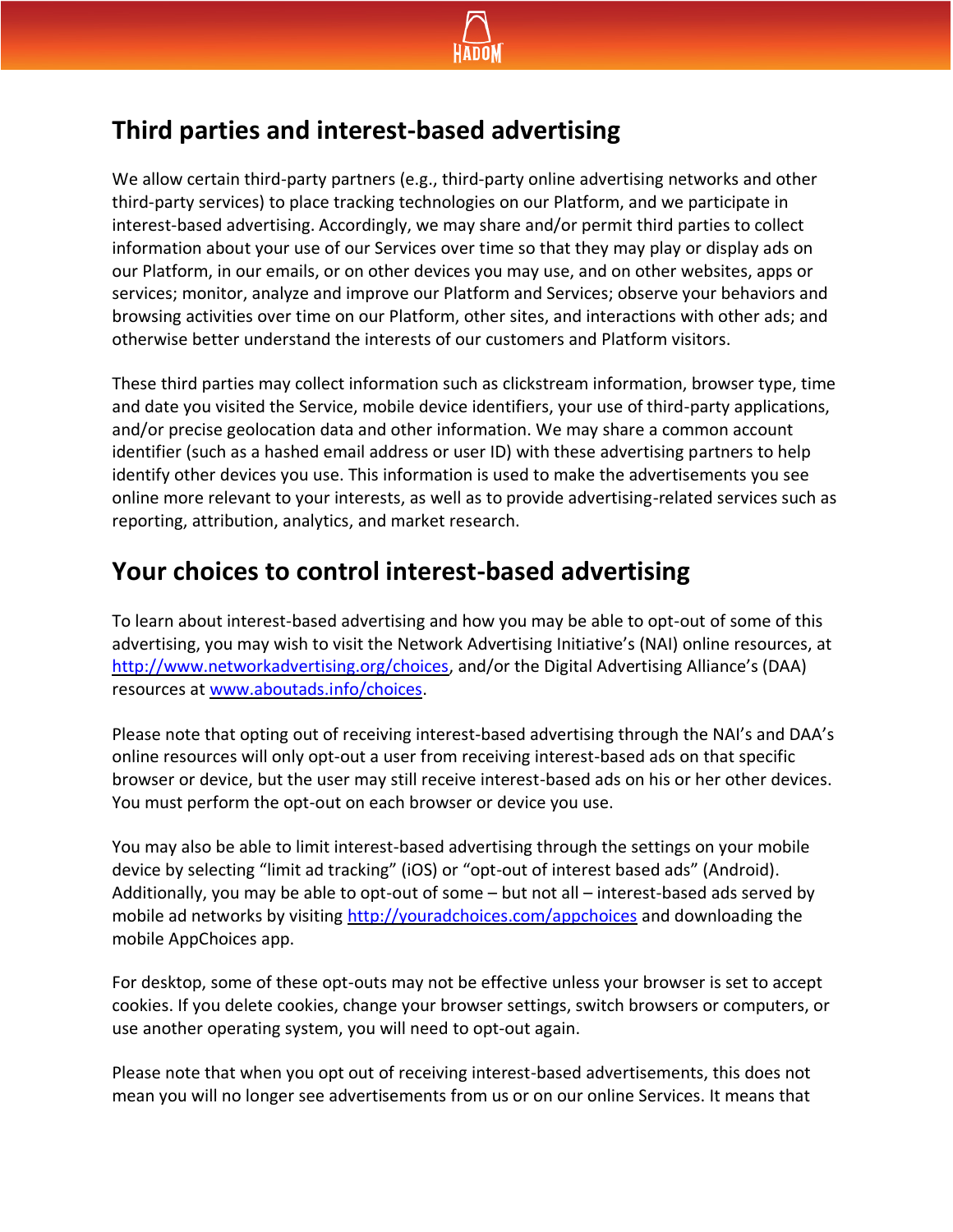

the online ads that you do see from DAA program participants should not be based on your interests. We are not responsible for the effectiveness of, or compliance with, any third-parties' opt-out options or programs or the accuracy of their statements regarding their programs. In addition, third parties may still use cookies to collect information about your use of our online Services, including for analytics and fraud prevention and other non-advertising purposes.

**Do Not Track.** Although we do our best to honor the privacy preferences of our customers and Platform visitors, we are not able to respond to "Do Not Track" signals from your browser at this time.

## **Third Party Partners**

In addition to the above, the following is a sample of the third-party partners we work with (i) to provide interest-based advertising or who otherwise use tracking technologies on our Platform and Services, and (ii) who offer you choices about the collection and/or use of your information.

**Social Media.** We display targeted advertising to you through social media platforms, such as Facebook, Twitter, Instagram and others. These companies have interest-based advertising programs that allow us to direct advertisements to users who have shown interest in our Services while those users are on the social media platform, or to groups of other users who share similar traits, such as likely commercial interests and demographics. These advertisements are governed by the privacy policies of those social media companies that provide them.

If you do not want to receive targeted ads on your social networks, you may be able to adjust your advertising preferences through your settings on those networks. You may learn more about advertising preferences by clicking on the links provided below. Please note that these links are provided for your convenience only and we do not control the content or features that may be available on these third party services.

- **Facebook.** To learn more about your advertising preferences on Facebook Companies, [click here.](https://www.facebook.com/help/109378269482053)
- **Twitter.** To learn more about privacy controls for personalized ads on Twitter, [click here.](https://help.twitter.com/en/safety-and-security/privacy-controls-for-tailored-ads)
- LinkedIn. To learn more about advertising preferences on LinkedIn, [click here.](https://www.linkedin.com/psettings/advertising)
- **Snapchat.** To learn more about advertising preferences on Snapchat, [click here.](https://support.snapchat.com/en-US/a/advertising-preferences)

**Google Analytics and Advertising.** We use Google Analytics to recognize you and link the devices you use when you visit our Service on your browser or mobile device, login to your Account, or otherwise engage with us. We share a unique identifier, like a user ID or hashed email address, with Google to facilitate the service. Google Analytics allows us to better understand how our users interact with our Service and to tailor our advertisements and content to you. We may also utilize certain forms of display advertising and other advanced features through Google Analytics. These features enable us to use first-party cookies (such as